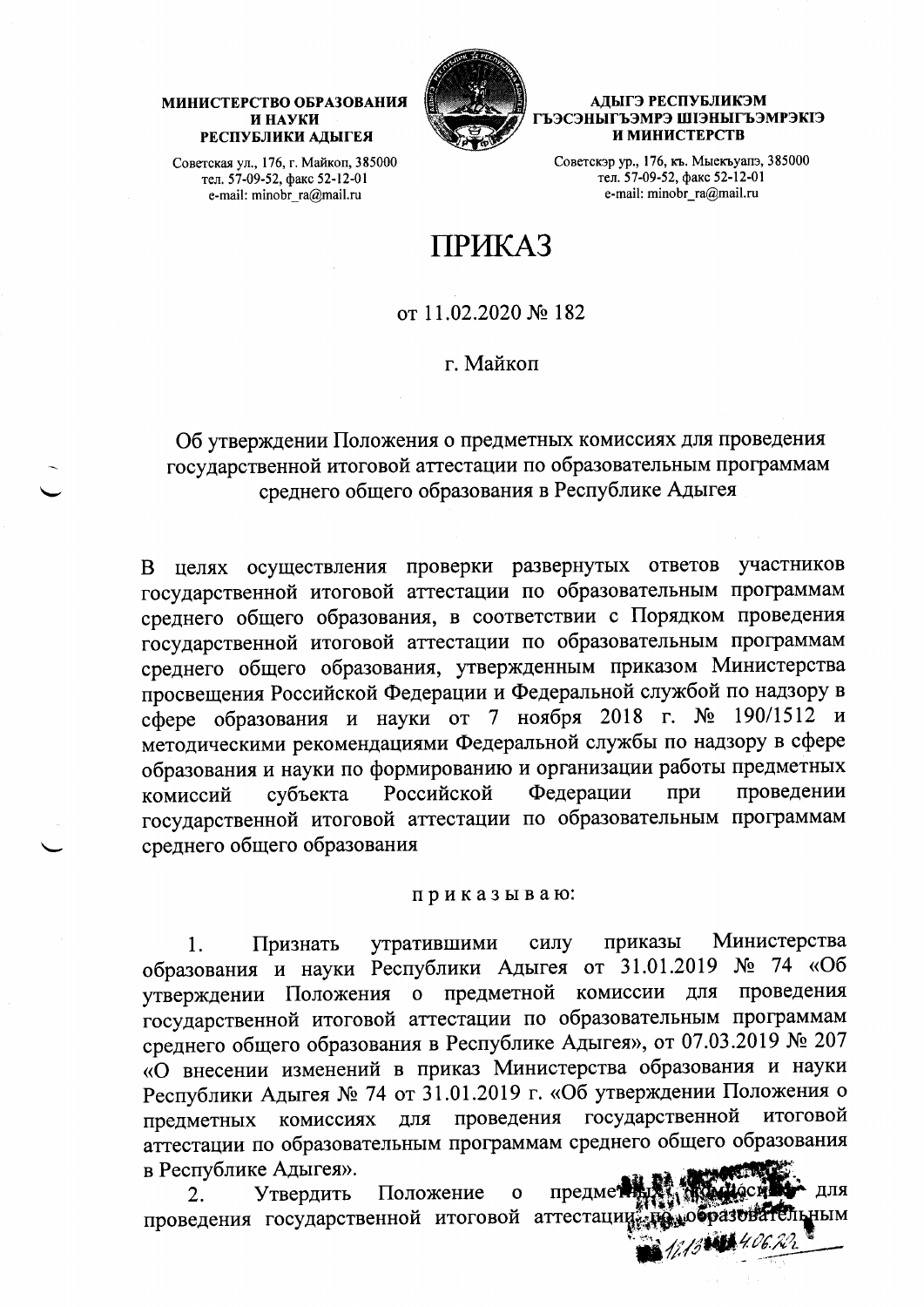программам среднего общего образования в Республике Адыгея (приложение 1).

Директору ГБУ Республики Адыгея «Государственная  $3.$ аттестационная служба системы образования» (Лебедеву Е.К.) ознакомить председателей предметных комиссий с положением о предметных комиссиях.

Контроль исполнения приказа оставляю за собой. 4.

Министр

 $\frac{1}{2}$ 

А.А. Керашев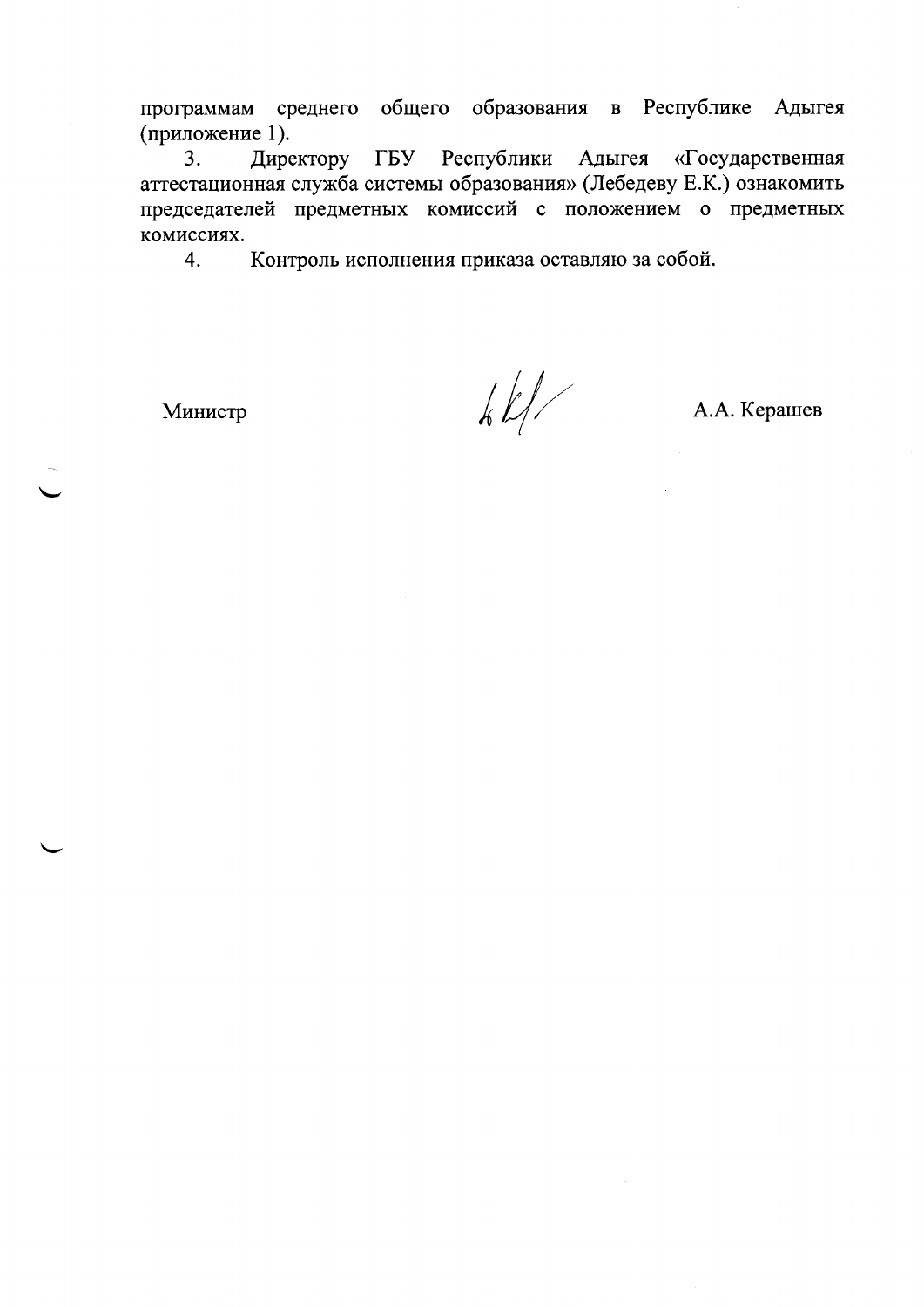Приложение 1 к приказу Министерства образования и науки Республики Адыгея  $\text{or} \quad \mathbb{N}_2$ 

Положение о предметных комиссиях для проведения государственной итоговой аттестации по образовательным программам среднего общего образования в Республике Адыгея

#### 1. Общие положения

развернутых  $1.1.$ Проверка ответов участников экзаменов осуществляется предметными комиссиями (далее - ПК) по следующим учебным предметам: русскому языку, математике (профильный уровень), физике, химии, информатике и ИКТ, биологии, истории, географии, обществознанию, литературе, иностранным языкам.

1.2. ПК в своей работе руководствуются нормативными правовыми актами Министерства просвещения Российской Федерации, Федеральной службой по надзору в сфере образования и науки (далее - Рособрнадзор), вопросам документами Рособрнадзора методическими  $\overline{a}$ организационного и технологического сопровождения государственной итоговой аттестации по образовательным программам среднего общего  $\Gamma$ *HA*), нормативными правовыми образования (далее актами Министерства образования и науки Республики Адыгея (далее Министерство), Положением о ПК.

1.3. Помещения для работы ПК располагаются в непосредственной близости к региональному центру обработки информации (далее - РЦОИ) в помещениях ГБОУ ДПО «Адыгейский республиканский институт повышения квалификации» или в РЦОИ.

1.4. По представлению председателя ПК Министерство утверждает допустимых средств материалов, дополнительных  $\mathbf{H}$  $\bf K$ перечень использованию экспертами в помещениях ПК во время оценивания работ.

1.5. В помещениях ПК могут присутствовать:

члены государственной экзаменационной комиссии (далее - ГЭК) - по решению председателя ГЭК;

аккредитованные общественные наблюдатели - по желанию;

должностные лица Рособрнадзора, должностные лица Министерства, осуществлявшие переданные полномочия Российской Федерации в сфере образования, - по решению соответствующих органов.

организационно-технологическое Информационное  $\overline{M}$  $1.6.$ обеспечение деятельности ПК осуществляет РЦОИ.

## 2. Порядок формирования ПК

2.1. ПК создается по каждому учебному предмету.

2.2. Состав ПК формируется председателем ГЭК по предложениям председателей ПК и утверждается приказом Министерства.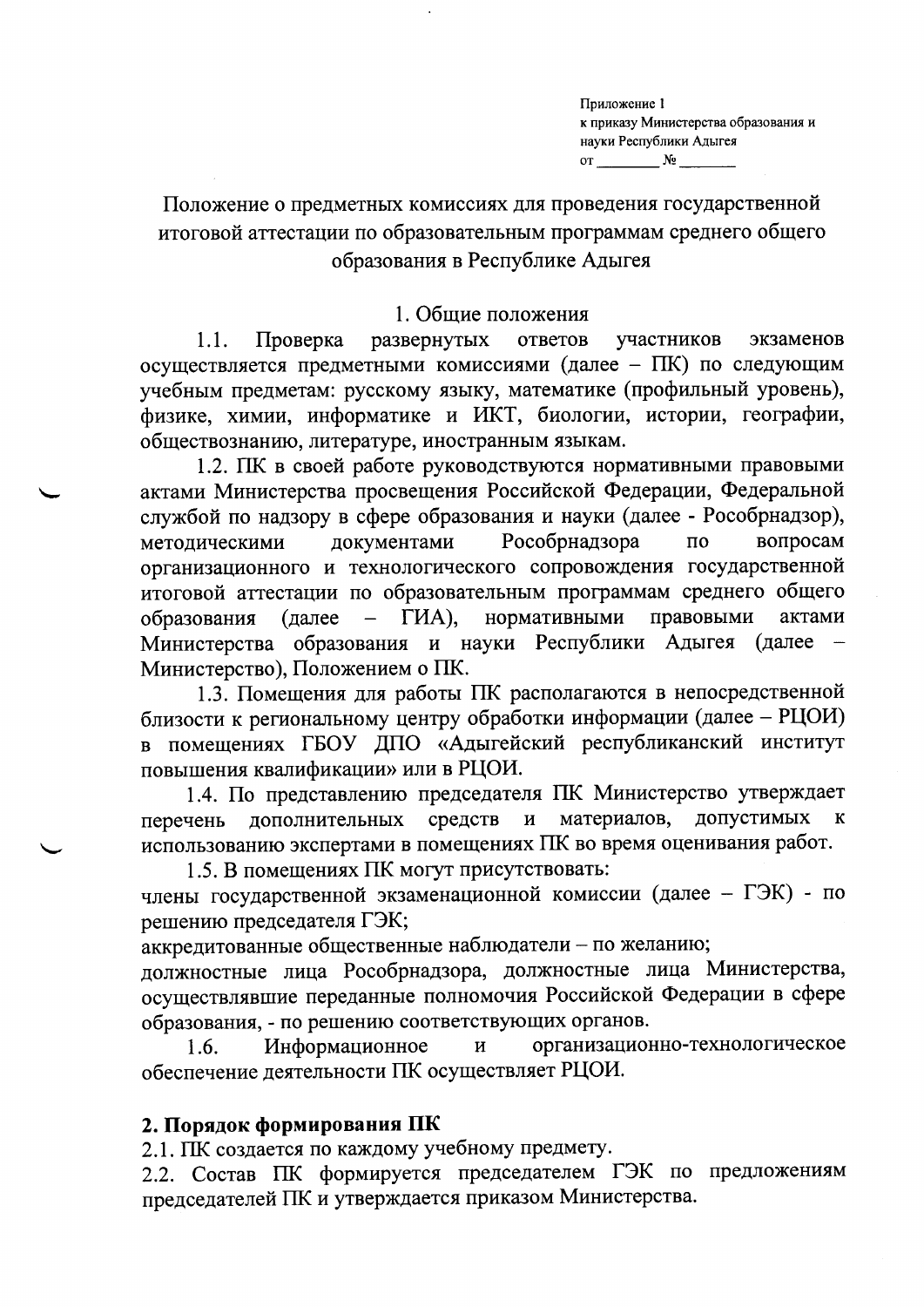2.3. Кандидатуры председателей ПК согласовываются с Рособрнадзором.

семинарах 2.4. Председатели **TIK** участвуют ежегодных  $\mathbf{B}$  $\overline{10}$ совершенствованию подходов к оцениванию выполнения заданий  $\mathbf{c}$ проводимых Федеральным государственным развернутым ответом, "Федеральный институт учреждением бюджетным научным ФИПИ)  $\overline{a}$ направлению измерений" (далее педагогических Министерства.

2.5. Состав ПК по каждому учебному предмету формируется из лиц, отвечающих следующим требованиям:

- наличие высшего образования;

- соответствие квалификационным требованиям, указанным в квалификационных справочниках и (или) профессиональных стандартах; работа в организациях, осуществляющих образовательную деятельность и реализующих образовательные программы среднего общего образования, профессионального, или высшего образования или среднего ИЛИ дополнительного профессионального образования (не менее трех лет);

подтверждающего получение наличие документа, профессионального образования в текущем году, лополнительного включающего в себя практические занятия (не менее 18 часов) по экзаменационных работ  $\overline{B}$ соответствии  $\mathbf{c}$ образцов оцениванию критериями оценивания по соответствующему учебному предмету;

- наличие статуса ведущего, старшего или основного эксперта. 2.6. В состав ПК входят:

- председатель ПК;

- заместитель председателя;

- члены ПК (далее - эксперты).

2.7. Численный состав экспертов определяется РЦОИ по каждой предметной комиссии, исходя из количества участников ГИА, сдающих экзамен по соответствующему учебному предмету в текущем году, а также сроков нормативов проверки. При  $\mathbf{M}$ учетом установленных  $\mathbf c$ формировании составов ПК соблюдается норма представительства в работников 75% педагогических ПK менее составе He общеобразовательных организаций.

ПК работники, состав  $\overline{10}$ Педагогические включенные  $\overline{B}$  $2.8.$ обязательном порядке соответствующему учебному предмету,  $\, {\bf B}$ привлекаются председателем ПК к работам по оцениванию развернутых ответов участников ГИА в текущем году.

2.9. Педагогические работники, не соответствующие требованиям п. 2.5, в состав ПК в текущем году не включаются.

**РЦОИ АРИПК**  $\overline{M}$  $\overline{10}$ 2.10. Председатель ПK взаимодействует  $\mathbf{C}$ (отбору подготовки экспертов ПК И вопросам организационным тиражированию материалов для обучения кандидатов в составы ПК).

2.11. По результатам квалификационного испытания в текущем году председатель ПК назначает заместителя председателя ПК из числа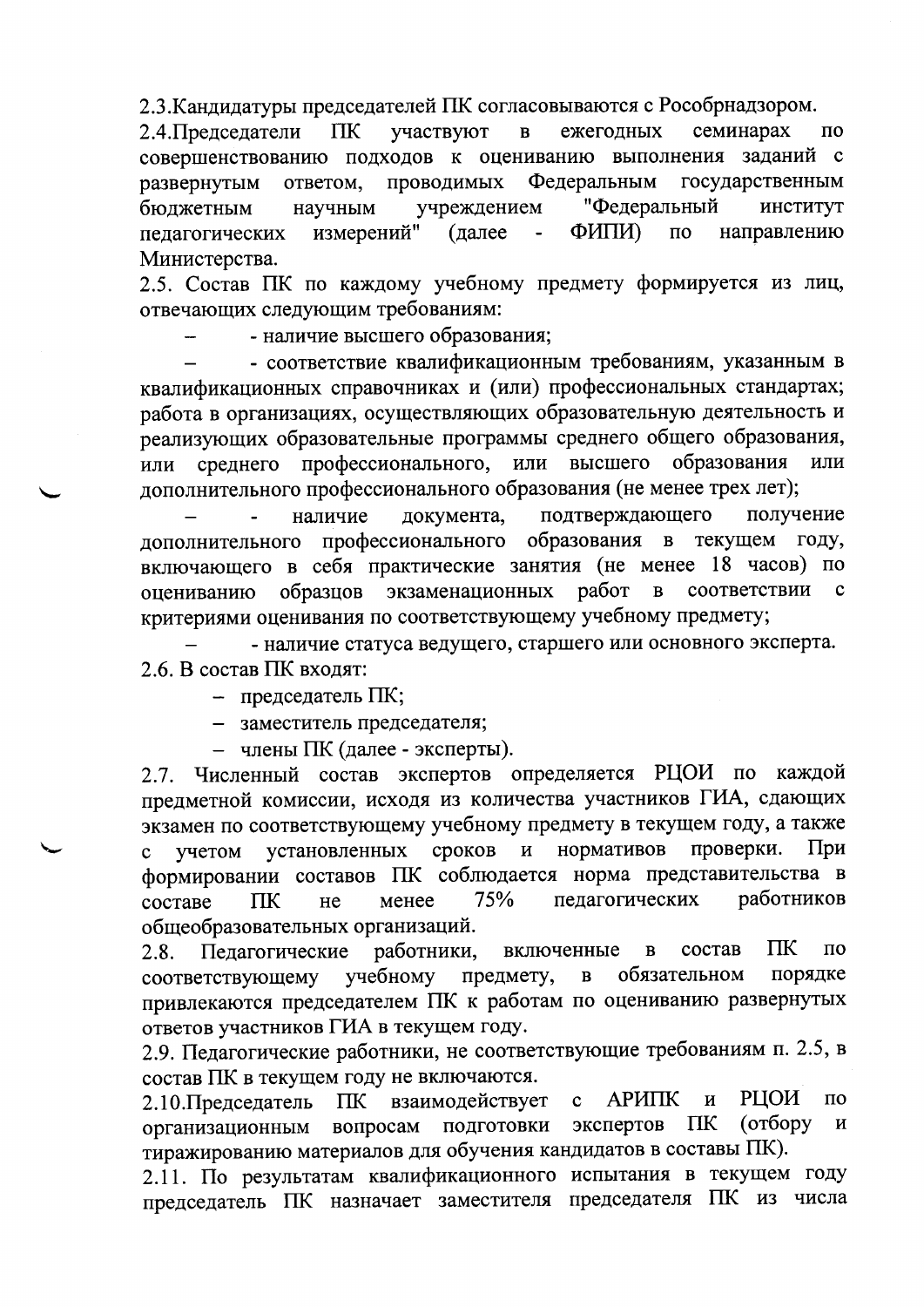экспертов, получивших статус «ведущий эксперт». Экспертам ПК, не председателя прошедшим назначенным заместителем  $\mathbf{M}$ квалификационные испытания с результатом, соответствующим статусу «ведущий эксперт», присваивается статус «старший эксперт ПК».

#### 3. Порядок подготовки экспертов

3.1. Руководители муниципальных органов управления образованием, руководители организаций среднего профессионального и высшего кандидатуры педагогических направляют работников, образования. рекомендованных для включения в составы предметных комиссий в ГБОУ республиканский «Адыгейский ИНСТИТУТ повышения ДПО PA. квалификации» (далее - АРИПК) до 1 февраля текущего учебного года. В качестве кандидатов в составы предметных комиссий руководителям управления образованием рекомендуется муниципальных органов участников диагностических мероприятий, педагогов привлекать  $\sim$ организованных Министерством с целью исследования профессиональных компетенций педагогических работников по соответствующему предмету. 3.2. АРИПК:

устанавливает сроки прохождения курсовой подготовки по каждому общеобразовательному предмету ГИА;

формирует программы курсовой подготовки с обязательным включением практических занятий по оцениванию выполнения заданий с развернутым ответом в очной форме в объеме не менее 18 часов по каждому учебному предмету ГИА;

формирование учебных каждому организует групп  $\Pi$ O общеобразовательному предмету ГИА в количестве 125% численного состава ПК, определенного РЦОИ;

организует проведение подготовки слушателей курсов по оцениванию выполнения заданий с развернутым ответом, которые включены в контрольные измерительные материалы для сдачи ГИА;

по окончании курсов повышения квалификации председатель ПК проводит выходное диагностическое тестирование по оцениванию образцов работ развернутых ответов участников единого государственного обработки предоставленных региональным центром экзамена, информации.

3.4. Обучение кандидатов в составы ПК завершается до 1 апреля текущего года.

3.5. По окончании курсов кандидатам в составы предметных комиссий выдается:

удостоверение о повышении квалификации (при выполнении следующих условий: успешное выполнение учебной программы курсов, достижение показателя согласованности при оценивании образцов развернутых ответов не ниже 70% по итогам контрольных мероприятий на завершающем этапе курсовой подготовки);

справка установленного образца (в случае невыполнения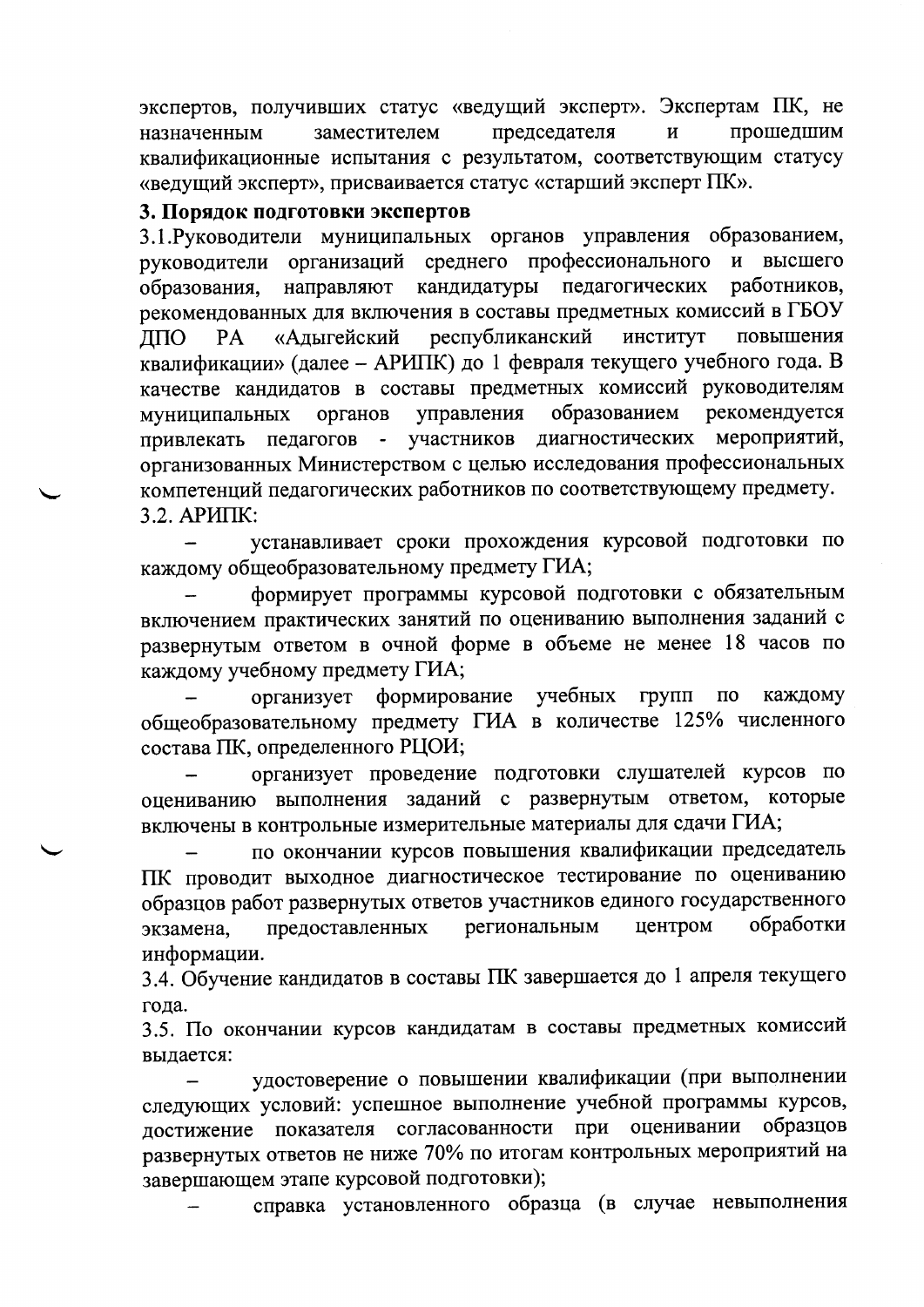# 4. Порядок допуска экспертов к прохождению квалификационного испытания для присвоения статуса эксперту

4.1. Допуск к прохождению квалификационного испытания получают муниципальными органами заявленные пелагогические работники, организаций среднего образованием, руководителями управления профессионального образования, высшего образования и др. в качестве кандидатов в эксперты ПК и соответствующие квалификационным требованиям, установленными пунктом 2.5. и 3.5. настоящего Положения.

4.2. По результатам прохождения квалификационных испытаний эксперту ПК может быть присвоен один из следующих статусов: ведущий эксперт ПК, старший эксперт ПК, основной эксперт ПК.

Ведущий эксперт ПК - статус, присваиваемый председателю ПК и, усмотрению председателя ПК (при наличии соответствующих  $\Pi$ <sup>O</sup> результатов квалификационного испытания), заместителю председателя ПК, позволяющий:

а) осуществлять руководство подготовкой и (или) подготовку экспертов ПК на региональном уровне;

вопросам оценивания б) консультировать экспертов  $\Pi$ K  $\mathbf{u}$ развернутых ответов участников экзаменов;

в) привлекаться к рассмотрению апелляций о несогласии с выставленными баллами;

г) осуществлять первую, вторую, третью проверки, перепроверку развернутых ответов участников экзаменов в составе ПК;

д) участвовать в межрегиональных перекрестных проверках;

е) осуществлять межрегиональную перекрестную перепроверку в рамках рассмотрения апелляции о несогласии с выставленными баллами.

Старший эксперт ПК - статус, позволяющий:

оценивания а) консультировать экспертов ПК  $\Pi$ <sup>O</sup> вопросам развернутых ответов участников экзаменов (по назначению председателя  $\Pi K$ );

б) осуществлять первую, вторую, третью проверки, перепроверку развернутых ответов участников экзаменов в составе ПК;

в) привлекаться к рассмотрению апелляций о несогласии с выставленными баллами;

в рамках рассмотрения апелляции  $\Gamma$ ) участвовать в проверках о несогласии с выставленными баллами;

д) участвовать в межрегиональных перекрестных проверках.

Основной эксперт ПК - статус, позволяющий:

проверки, перепроверку вторую осуществлять первую, a) развернутых ответов участников экзаменов в составе ПК;

б) участвовать в межрегиональных перекрестных проверках.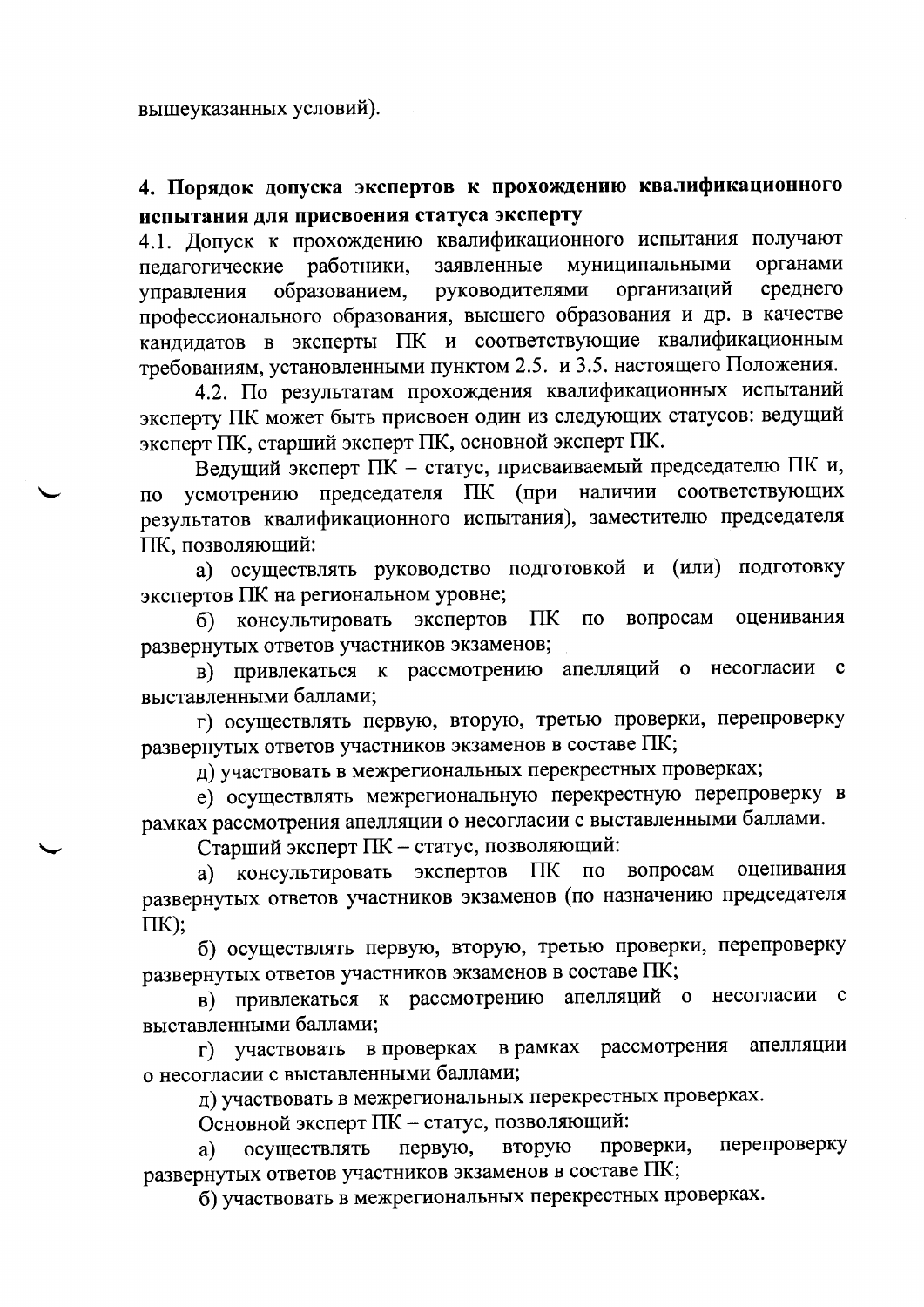### 5. Порядок проведения квалификационного испытания

 $PA$ квалификационных испытаний ГБУ проведения  $5.1.$ Лля образования» аттестационная служба системы «Государственная направляет в Министерство списки кандидатов в составы ПК по каждому учебному предмету, график и форму проведения квалификационных комиссию Министерство формирует  $\overline{10}$ проведению испытаний. квалификационных испытаний. из представителей Министерства, членов ГЭК и председателя ПК (заместителя председателя ПК), сотрудников ГБУ РА «Государственная аттестационная служба системы образования».

использованием 5.2. Квалификационное испытание проводиться  $\mathbf{c}$ интернет-системы дистанционной подготовки экспертов "Эксперт ЕГЭ», разработанным ФИПИ и  $(MIM)$ материалам, предоставляемой  $\Pi$ O председателями ПК на региональном уровне, состоящими из:

протокола проверки ответов на задания бланка № 2,

комплекта критериев оценивания заданий с развернутым ответом;

образцов работ с развернутым ответом (от 5 до 15 работ).

5.3. Результат квалификационного испытания определяется по показателям согласованности оценивания для каждого кандидата в члены ПК в соответствии с приложением № 1 и заносится председателем ПК по каждому учебному предмету в протокол квалификационных испытаний (приложение № 2), в котором указываются достигнутые кандидатом в значения показателей согласованности оценивания  $\overline{a}$ члены  $\Pi$ K результатам квалификационного испытания и рекомендуемый статус эксперта.

## 6. Полномочия, функции и организация работы ПК

6.1. Развернутые ответы участников экзаменов оцениваются двумя экспертами ПК (первая и вторая проверки).

6.2. По результатам первой и второй проверок эксперты ПК, независимо друг от друга, выставляют баллы за каждый ответ на задания экзаменационной работы ЕГЭ с развернутым ответом, за каждый ответ на задания экзаменационной работы ГВЭ. Результаты каждого оценивания вносятся в протокол проверки развернутых ответов участников экзаменов. работ после заполнения экзаменационных проверки Протоколы передаются в РЦОИ для дальнейшей обработки.

6.3. В случае установления существенного расхождения между баллами, выставленными двумя экспертами ПК, работа направляется на третью проверку.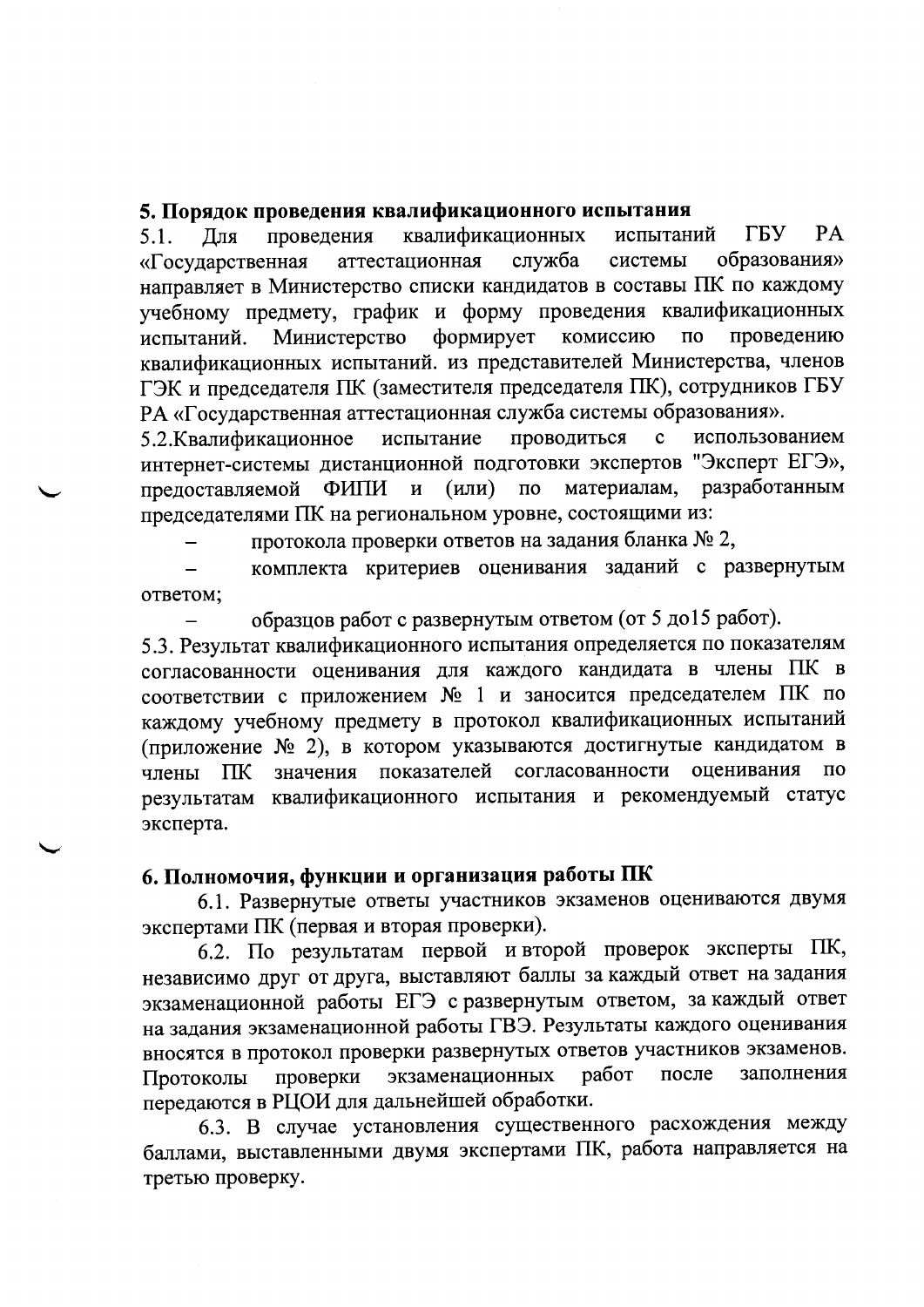6.4. Эксперт ПК, который будет осуществлять третью проверку экспертами **TIK** работы, оцененной двумя  $\mathbf{c}$ экзаменационной  $(c)$ разницей, назначается автоматизированно существенной использованием специализированных аппаратно-программных средств РЦОИ) из числа экспертов ПК, которым в текущем году присвоен статус «ведущий эксперт ПК» или «старший эксперт ПК», ранее не проверявших данную экзаменационную работу.

TIK. осуществляющему третью проверку,  $6.5.$ Эксперту предоставляется информация о баллах, выставленных экспертами ПК, ранее проверявшими экзаменационную работу.

6.6. Эксперт ПК, осуществляющий третью проверку, проверяет и выставляет баллы за выполнение всех заданий с развернутым ответом, по которым в бланке-протоколе не заполнены оценивания позиции автоматизированно при распечатке бланка-протокола.

6.7. Распределение работ участников экзаменов между экспертами ПК, расчет баллов по каждому заданию экзаменационной работы ЕГЭ с развернутым ответом, а также определение необходимости направления третью проверку осуществляются экзаменационной работы на автоматизированно с использованием специализированных аппаратнопрограммных средств РЦОИ.

6.8. Расчет окончательной отметки за работу ГВЭ осуществляется экспертом ПК в соответствии с критериями оценивания ответов на задания ГВЭ по соответствующему учебному предмету и фиксируется в протоколе, который затем передается в РЦОИ для дальнейшей обработки.

6.9. Не позднее чем за 14 календарных дней до начала проведения обработки ЭМ председатель ПК и руководитель РЦОИ согласуют график работы ПК в период проведения обработки ЭМ по соответствующему учебному предмету с учетом требований к срокам обработки ЭМ, установленных Порядком. Данная информация используется РЦОИ для назначения в РИС экспертов ПК на проверку экзаменационных работ.

6.10. К проверке принимаются письменные развернутые ответы  $N<sub>2</sub>$ ЕГЭ, выполненные на бланках ответов только участников и дополнительных бланках ответов № 2, установленной Рособрнадзором формы, и заполненные в соответствии с Правилами заполнения бланков ЕГЭ.

6.11. В рамках проверки экзаменационных работ экспертами ПК могут быть выявлены экзаменационные работы, в которых:

а) бланк ответов № 2 (лист 1) и бланк ответов № 2 (лист 2) содержат знаки «Z»:

б) развернутые ответы, оформленные на бланке ответов № 2 (лист 1 и (или) лист 2) и (или) на дополнительных бланках ответов № 2, расположены на фоне проставленного знака «Z»;

развернутые ответы одной разделяющее пространство, **B**) экзаменационной работы, занимает страницу или более (например, развернутые ответы оформлены на бланке ответов № 2 (лист 1) и на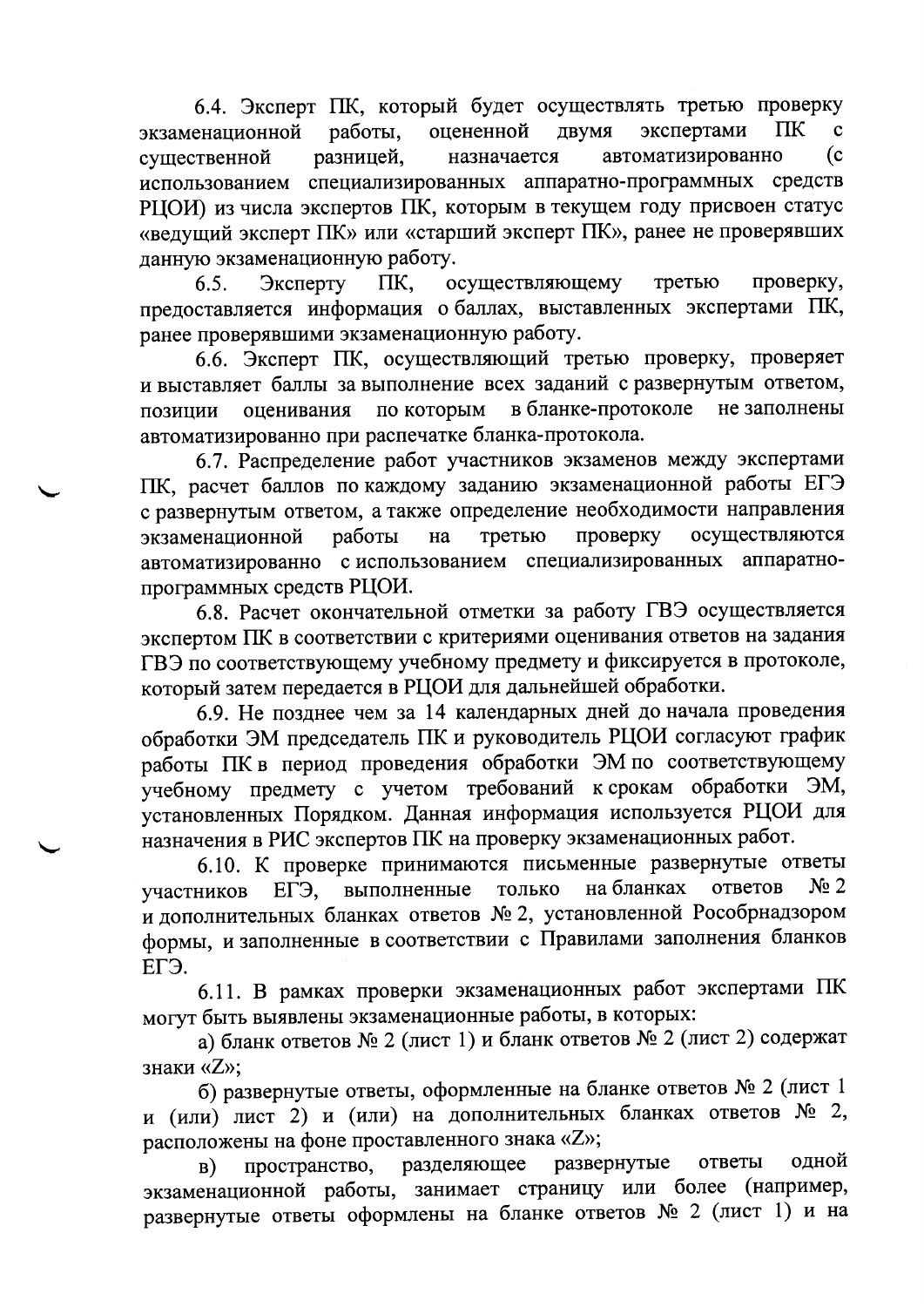дополнительном бланке ответов  $\mathbb{N}^2$  2, при этом бланк ответов  $\mathbb{N}^2$  2 (лист 2) остался незаполненным, а также другие подобные случаи).

При выявлении подобных случаев эксперт ПК оценивает работу по критериям оценивания в полном объеме и в обязательном порядке информирует председателя ПК о данной экзаменационной работе.

Председатель ПК, в свою очередь, информирует председателя ГЭК о выявленной экзаменационной работе с указанием всей необходимой информации об экзаменационной работе.

6.12. Председатель ПК до начала работы ПК получает от руководителя РЦОИ критерии оценивания развернутых ответов, а также дополнительные схемы оценивания ответов при проверке ответов по иностранным языкам. В день проведения экзамена (или на следующий день после проведения экзамена) проводит в течение не менее часа оперативное семинар-согласование подходов к оцениванию развернутых ответов участников экзаменов на каждое из заданий с развернутым ответом, опираясь на полученные критерии.

После проверки каждым экспертом ПК определенного количества первых экзаменационных работ председатель ПК может провести повторное оперативное семинар-согласование подходов к оцениванию для уточнения и конкретизации согласованных подходов к оцениванию.

6.13. В целях обеспечения наиболее согласованной работы экспертов председатель ПК, либо консультант (назначенный из числа экспертов, имеющих статус «ведущий эксперт» или «старший эксперт») оказывают помощь экспертам ПК при возникновении затруднений при оценивании развернутых ответов участников ГИА. Консультирование экспертов проводится в помещениях, где работает ПК. Для получения консультации эксперт проходит к столу председателя ПК (либо консультанта) ПК, чтобы не мешать работе других экспертов.

6.14. В целях обеспечения наиболее объективного оценивания развернутых ответов участников ГИА председатель ПК или назначенный им эксперт может использовать специально оборудованное в помещении ПК рабочее место с выходом в информационно-телекоммуникационную сеть «Интернет» для обеспечения возможности уточнения экспертами участников ГИА фактов в экзаменационных работах изложенных (например, сверка с источниками, проверка приведенных участниками для получения а также фактов и т.п., ГИА фамилий, названий, консультаций посредством форума, организованного ФИПИ).

6.15. Эксперт ПК получает рабочий комплект эксперта ПК, который содержит:

бланк-копия (не более 10 штук в одном рабочем комплекте);

бланк-протокол;

при проверке устных ответов по иностранным языкам - список работ посредством сформированный на прослушивание и оценивание, проверки экспертом бланк-протокол специализированного  $\Pi$ O,  $\mathbf{M}$ 3-РЦОИ-У). Бланк-копия является (форма ПК устных ответов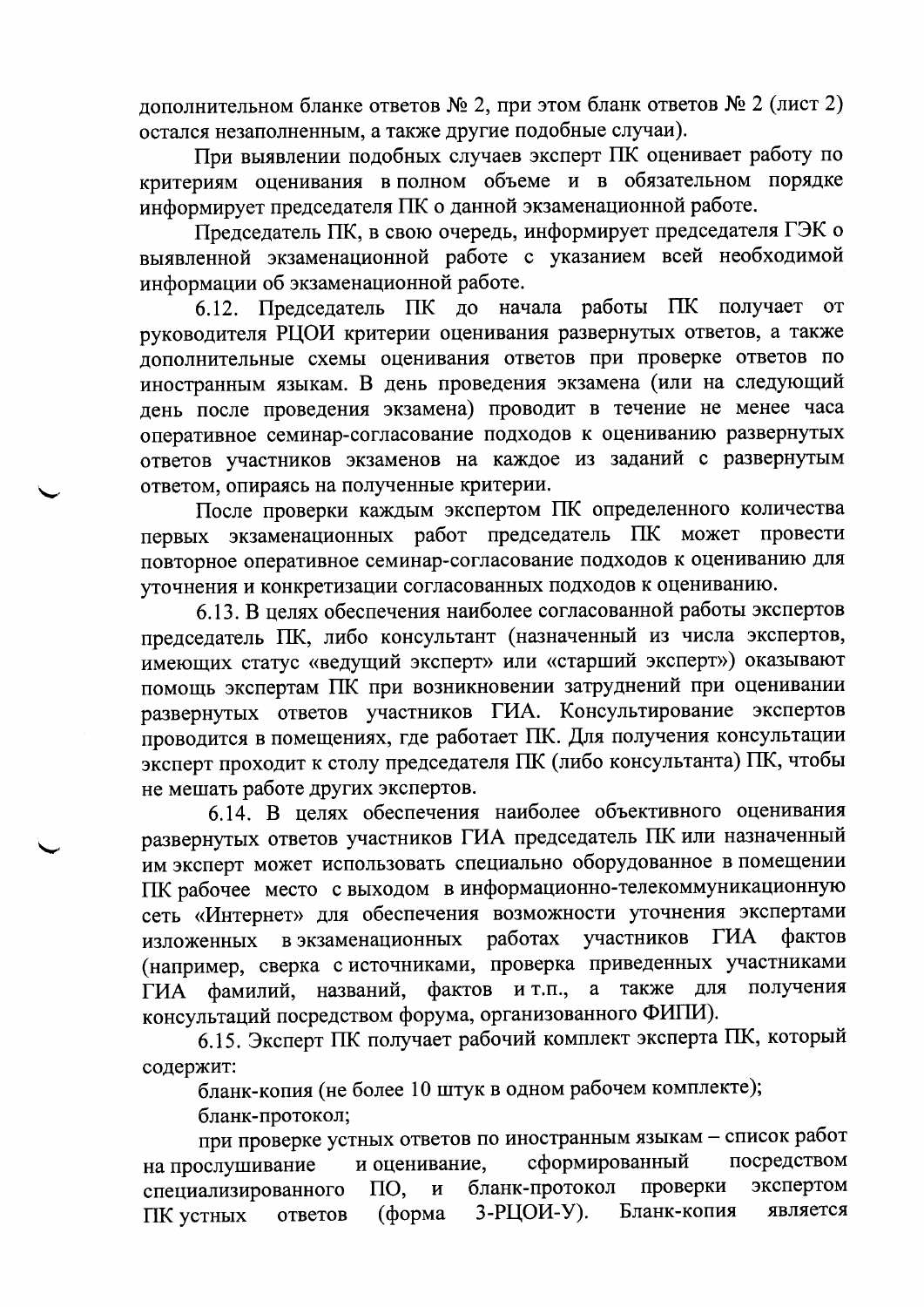изображением бланка ответов № 2 участника экзамена и дополнительных бланков ответов № 2, если они заполнялись участником экзамена, в регистрационной части которого указаны:

код бланка-копии;

об эксперте назначенном на проверку информация ПK, экзаменационных работ, включенных в комплект данный рабочий (фамилия, имя, отчество эксперта ПК, код эксперта ПК);

наименование учебного предмета;

дата проведения экзамена;

номер протокола и номер строки в протоколе, соответствующий данному коду бланка-копии;

номер варианта КИМ;

номер страницы и количество заполненных страниц участником ЕГЭ в бланке ответов № 2, включая дополнительные бланки ответов № 2;

код субъекта Российской Федерации;

баллы, выставленные двумя экспертами ПК, ранее проверявшими данную экзаменационную работу (в случае, когда экзаменационная работа направлена на третью проверку).

Бланк-протокол представляет собой таблицу, в которой указаны коды бланков-копий, включенных в полученный рабочий комплект, и поля для внесения экспертами ПК баллов за ответы.

В регистрационной части бланка-протокола указаны:

информация об эксперте ПК, назначенном на проверку бланка-копии (фамилия, имя, отчество эксперта ПК, код эксперта ПК);

наименование учебного предмета;

дата проведения экзамена;

номер протокола;

код субъекта Российской Федерации.

6.16. Председатель ПК получает готовые рабочие комплекты ПК от руководителя РЦОИ (или уполномоченного **HM** экспертов сотрудника РЦОИ).

6.17. В случае возникновения у эксперта ПК затруднения в оценивании экзаменационной работы эксперт ПК может получить консультацию у председателя ПК или консультирующего эксперта ПК, назначенного председателем ПК.

6.18. Номера наиболее характерных работ, вызвавших затруднения при оценивании, эксперт ПК фиксирует для передачи председателю ПК.

6.19. После завершения проверки работ каждого рабочего комплекта бланк-протокол и бланки-копии рабочего комплекта заполненный председатель ПК (или его помощник(и) - для больших ПК) передают в РЦОИ для дальнейшей обработки. Передача из ПК в РЦОИ заполненных бланков-протоколов, и обработка их в РЦОИ должна проводиться регулярно по мере заполнения экспертами ПК бланков-протоколов, не реже 3-4 раз в день.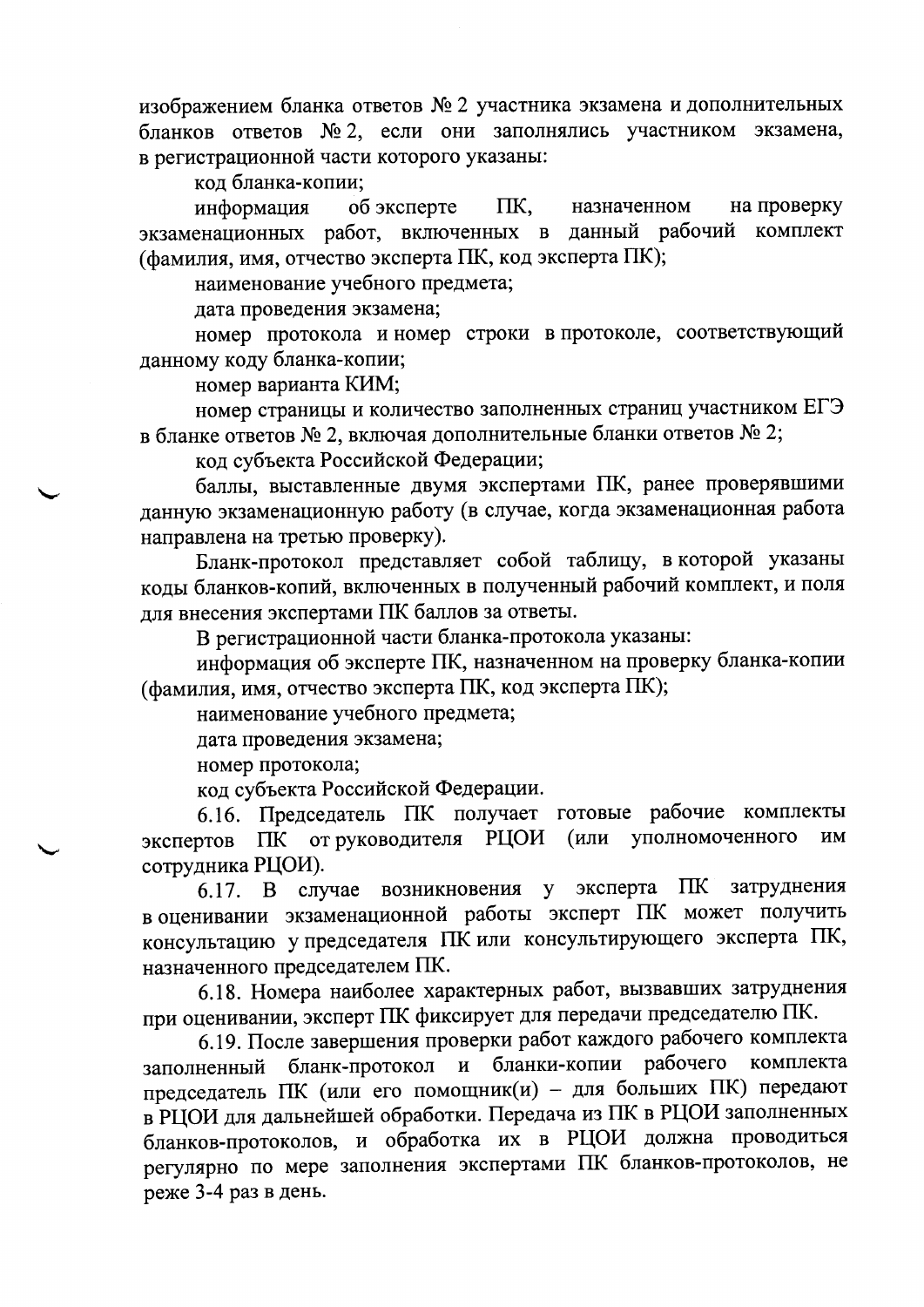обработки автоматизированной каждого проведения После быть в РЦОИ **MOTYT** бланка-протокола выявлены отлельного экзаменационные работы, требующие третьей проверки.

6.20. В случае направления экзаменационной работы на третью проверку, в регистрационной части бланка-копии такой работы, для сведения эксперта ПК, назначенного на третью проверку, указываются баллы, выставленные двумя экспертами ПК, проверявшими эту работу Эксперт ПК, назначенный на третью проверку, проводит ранее. оценивание по тем позициям оценивания, которые указаны в бланкепротоколе.

6.21. На протяжении периода работы ПК председатель ПК и (или) заместитель фиксирует у себя номера экзаменационных работ,  $ero$ вызвавших наибольшие разногласия или трудности у экспертов ПК при оценивании по форме (приложение 3). Информацию о номерах таких экзаменационных работ председатель ПК передает руководителю РЦОИ.

6.22. В период работы ПК руководитель РЦОИ предоставляет информацию о ходе проверки статистическую  $\Pi$ K председателю развернутых ответов (не реже 2-3 раз в день

Результаты статистических отчетов председатель ПК использует для оптимизации организации работы ПК.

6.23. При необходимости председатель ПК дает дополнительные разъяснения по вопросам согласованности работы ПК.

6.24. Председатель ПК направляет в ГЭК информацию о случаях экспертом  $\Pi$ K требований Порядка, a именно нарушения обязанностей. недобросовестное выполнение возложенных на него также эксперта ПК  $\, {\bf B}$ личных целях, a использование статуса игнорирование согласованных подходов к оцениванию экзаменационных систематическое допущение ошибок в оценивании работ. экзаменационных работ или нарушение процедуры проведения проверки. В указанных случаях председатель ПК имеет право отстранить эксперта ПК от работы в ПК, окончательное решение по вопросу исключения эксперта ПК из состава ПК принимает Министерство после проведенного ГЭК рассмотрения ситуации.

6.25. В период работы ПК с момента получения критериев оценивания развернутых ответов из РЦОИ до окончания проверки развернутых ответов участников экзаменов все помещения работы ПК, включая помещение, в котором проводится семинар-согласование с оценивания развернутых ответов, и критериев разбором заданий непрерывного системой обеспечиваются функционирующей видеонаблюдения и видеозаписи.

6.26. При выходе из аудитории, где проходит проверка, каждый эксперт ПК сдает все материалы, в том числе полученные критерии обеспечивающему учет лицу, развернутых ответов, оценивания экземпляров критериев оценивания развернутых ответов, назначенному Министерством.